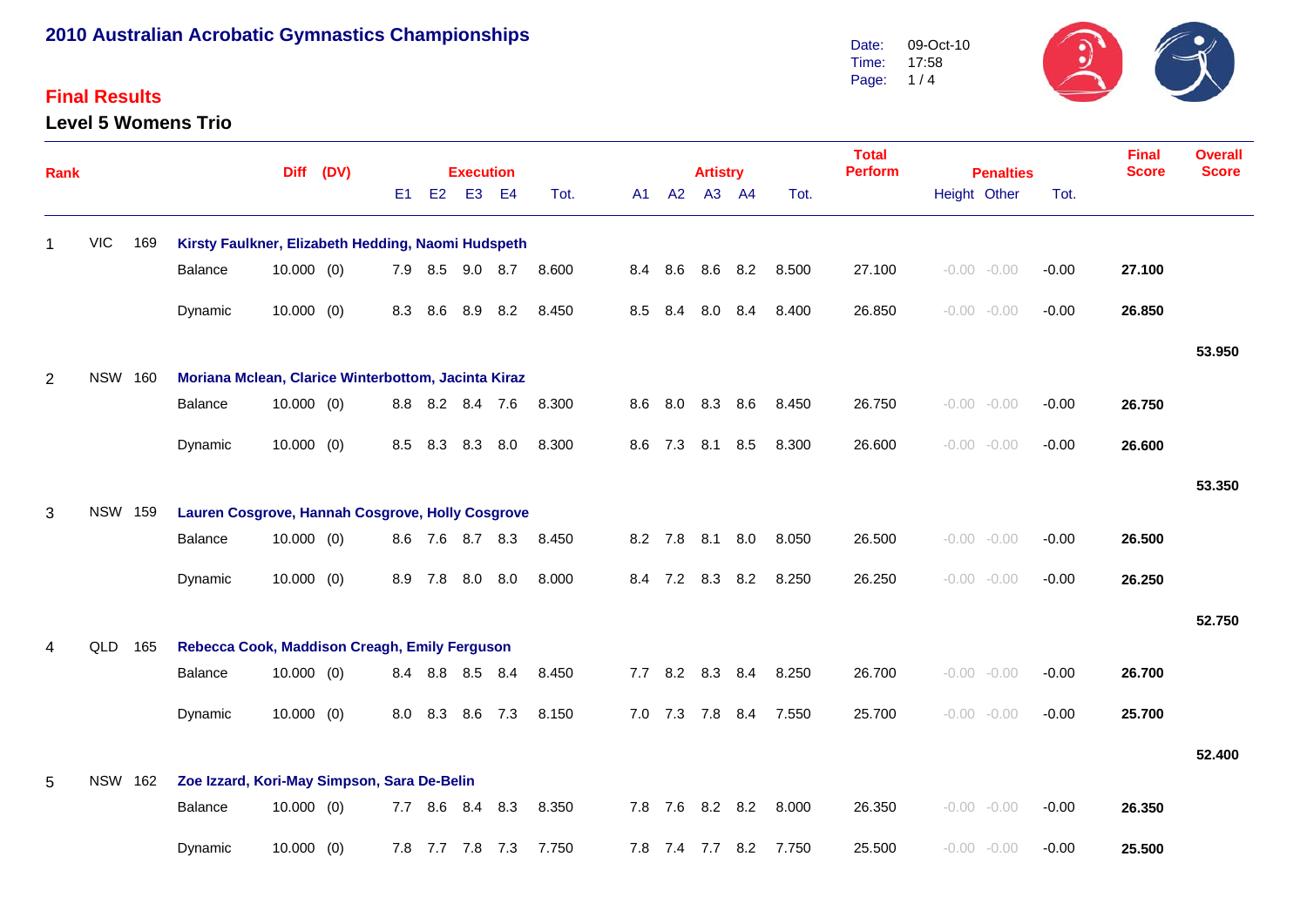#### **Final Results**

**Level 5 Womens Trio**



| <b>Rank</b>    |                |     |                                                        | <b>Diff</b>  | (DV) |     | <b>Execution</b> |                 |                |       |     |             | <b>Artistry</b> |         |                       | <b>Total</b><br><b>Perform</b> | <b>Final</b><br><b>Score</b> | <b>Overall</b><br><b>Score</b> |         |        |        |
|----------------|----------------|-----|--------------------------------------------------------|--------------|------|-----|------------------|-----------------|----------------|-------|-----|-------------|-----------------|---------|-----------------------|--------------------------------|------------------------------|--------------------------------|---------|--------|--------|
|                |                |     |                                                        |              |      | E1  | E2               | E <sub>3</sub>  | E <sub>4</sub> | Tot.  | A1  | A2          |                 | A3 A4   | Tot.                  |                                | Height Other                 | <b>Penalties</b>               | Tot.    |        |        |
|                |                |     |                                                        |              |      |     |                  |                 |                |       |     |             |                 |         |                       |                                |                              |                                |         |        | 51.850 |
| 6              | <b>NSW 161</b> |     | Rebecca McMahon, Harriette Churchill, Frances De Asis  |              |      |     |                  |                 |                |       |     |             |                 |         |                       |                                |                              |                                |         |        |        |
|                |                |     | Balance                                                | $10.000$ (0) |      |     |                  | 8.1 8.7 8.4 8.0 |                | 8.250 |     |             |                 |         | 8.0 7.4 7.8 7.9 7.850 | 26.100                         |                              | $-0.20 - 0.00$                 | $-0.20$ | 25.900 |        |
|                |                |     | Dynamic                                                | $10.000$ (0) |      |     | 8.4 8.1          | 8.4 7.9         |                | 8.250 |     | 7.9 7.5     |                 |         | 7.9 7.8 7.850         | 26.100                         | $-0.20$                      | $-0.00$                        | $-0.20$ | 25.900 |        |
|                |                |     |                                                        |              |      |     |                  |                 |                |       |     |             |                 |         |                       |                                |                              |                                |         |        | 51.800 |
| $\overline{7}$ | <b>WA</b>      | 173 | <b>Courtney Peoples, Brya Waghorn, Breanna Skinner</b> |              |      |     |                  |                 |                |       |     |             |                 |         |                       |                                |                              |                                |         |        |        |
|                |                |     | Balance                                                | $10.000$ (0) |      |     |                  | 8.2 8.3 8.2 8.3 |                | 8.250 |     |             | 7.5 7.6 7.9 7.6 |         | 7.600                 | 25.850                         |                              | $-0.00 - 0.00$                 | $-0.00$ | 25.850 |        |
|                |                |     | Dynamic                                                | $10.000$ (0) |      |     | 7.9 8.1          | 8.1 8.4         |                | 8.100 |     |             |                 |         | 7.7 7.0 8.3 7.7 7.700 | 25.800                         |                              | $-0.00 - 0.00$                 | $-0.00$ | 25.800 |        |
|                |                |     |                                                        |              |      |     |                  |                 |                |       |     |             |                 |         |                       |                                |                              |                                |         |        | 51.650 |
| 8              | <b>VIC</b>     | 166 | Sarah Calwell, Natalie Holt, Kristan Ronan             |              |      |     |                  |                 |                |       |     |             |                 |         |                       |                                |                              |                                |         |        |        |
|                |                |     | Balance                                                | $10.000$ (0) |      |     | $7.7$ 8.2        | 8.3 8.0         |                | 8.100 |     | $7.7$ $7.6$ |                 | 7.6 7.7 | 7.650                 | 25.750                         |                              | $-0.00 - 0.00$                 | $-0.00$ | 25.750 |        |
|                |                |     | Dynamic                                                | $10.000$ (0) |      |     | 7.8 7.9          | 8.2 8.0         |                | 7.950 |     | 7.4 7.4 7.6 |                 | 7.8     | 7.500                 | 25.450                         |                              | $-0.00 - 0.00$                 | $-0.00$ | 25.450 |        |
|                |                |     |                                                        |              |      |     |                  |                 |                |       |     |             |                 |         |                       |                                |                              |                                |         |        | 51.200 |
| 9              | <b>WA</b>      | 170 | Jessica Barnden, Kimberley Waghorne, Claire Beresford  |              |      |     |                  |                 |                |       |     |             |                 |         |                       |                                |                              |                                |         |        |        |
|                |                |     | Balance                                                | $10.000$ (0) |      |     | 8.2 8.6          | 8.0 8.0         |                | 8.100 |     | 7.5 7.5     | 7.9 7.5         |         | 7.500                 | 25.600                         |                              | $-0.00 - 0.00$                 | $-0.00$ | 25.600 |        |
|                |                |     | Dynamic                                                | $10.000$ (0) |      | 7.5 | 8.0              | 8.3 7.9         |                | 7.950 | 7.7 | 7.1         | 7.9             | 7.6     | 7.650                 | 25.600                         |                              | $-0.00 - 0.00$                 | $-0.00$ | 25.600 |        |

**51.200**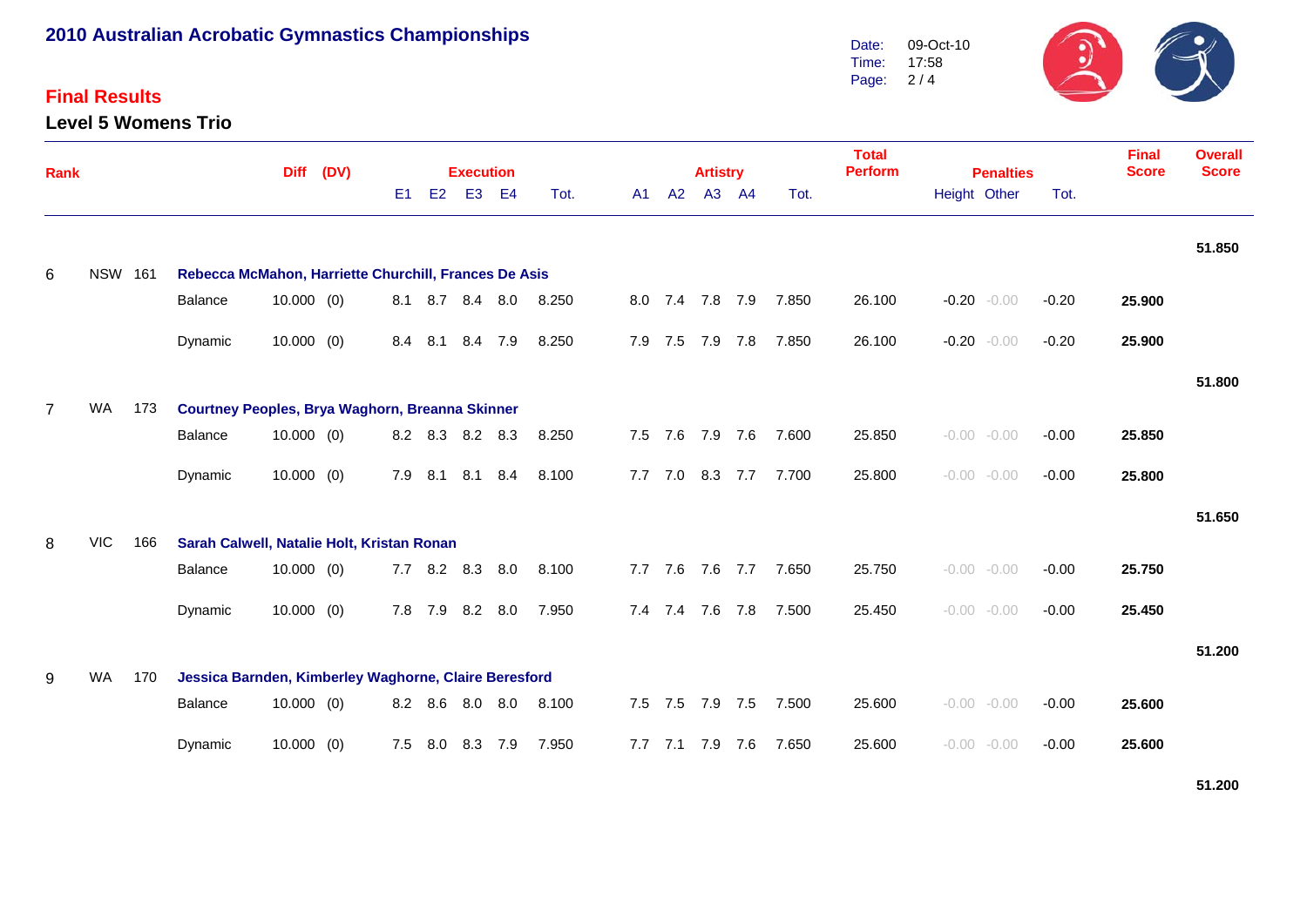#### **Final Results**

**Level 5 Womens Trio**



| <b>Rank</b> |            |     |                                                     |              | Diff (DV) |     |             | <b>Execution</b> |           |       |    |         | <b>Artistry</b> |                 |                       | <b>Total</b><br><b>Perform</b> | <b>Penalties</b> |                |         | <b>Final</b><br><b>Score</b> | <b>Overall</b><br><b>Score</b> |
|-------------|------------|-----|-----------------------------------------------------|--------------|-----------|-----|-------------|------------------|-----------|-------|----|---------|-----------------|-----------------|-----------------------|--------------------------------|------------------|----------------|---------|------------------------------|--------------------------------|
|             |            |     |                                                     |              |           | E1  | E2          | E <sub>3</sub>   | <b>E4</b> | Tot.  | A1 | A2      |                 | A3 A4           | Tot.                  |                                | Height Other     |                | Tot.    |                              |                                |
| 10          | <b>VIC</b> | 167 | Jacqui Aylward, Tori Singleton, Adele Trigone       |              |           |     |             |                  |           |       |    |         |                 |                 |                       |                                |                  |                |         |                              |                                |
|             |            |     | Balance                                             | $10.000$ (0) |           |     |             | 7.8 8.2 8.1 8.5  |           | 8.150 |    |         |                 |                 | 7.4 7.7 7.5 7.4 7.450 | 25.600                         |                  | $-0.00 - 0.00$ | $-0.00$ | 25.600                       |                                |
|             |            |     | Dynamic                                             | $10.000$ (0) |           |     |             | 8.0 7.6 7.9 7.5  |           | 7.750 |    | 7.8 7.3 |                 | 8.1 7.9         | 7.850                 | 25.600                         | $-0.00 - 0.00$   |                | $-0.00$ | 25.600                       |                                |
|             |            |     |                                                     |              |           |     |             |                  |           |       |    |         |                 |                 |                       |                                |                  |                |         |                              | 51.200                         |
| 11          | <b>WA</b>  | 172 | Kiara Isard, Artemis Dimopoulos, Leigh-Anne Scalley |              |           |     |             |                  |           |       |    |         |                 |                 |                       |                                |                  |                |         |                              |                                |
|             |            |     | Balance                                             | 10.000(0)    |           |     |             | 8.4 8.5 8.4 9.0  |           | 8.450 |    |         |                 | 7.6 7.4 8.4 7.1 | 7.500                 | 25.950                         |                  | $-0.00 - 0.00$ | $-0.00$ | 25.950                       |                                |
|             |            |     | Dynamic                                             | $10.000$ (0) |           | 7.9 | 8.0         | 8.0              | 8.1       | 8.000 |    | 6.5 7.3 | 7.5 7.0         |                 | 7.150                 | 25.150                         | $-0.00 - 0.00$   |                | $-0.00$ | 25.150                       |                                |
|             |            |     |                                                     |              |           |     |             |                  |           |       |    |         |                 |                 |                       |                                |                  |                |         |                              | 51.100                         |
| 12          | QLD        | 163 | Isabelle Beard, Tamara Keevers, Beth Krause         |              |           |     |             |                  |           |       |    |         |                 |                 |                       |                                |                  |                |         |                              |                                |
|             |            |     | Balance                                             | $10.000$ (0) |           |     | 8.3 8.1     |                  | 8.4 7.8   | 8.200 |    |         | 7.5 8.2 7.4 7.6 |                 | 7.550                 | 25.750                         |                  | $-0.00 - 0.00$ | $-0.00$ | 25.750                       |                                |
|             |            |     | Dynamic                                             | $10.000$ (0) |           |     |             | 7.7 7.6 7.8 7.8  |           | 7.750 |    |         | 7.1 7.4 7.4 8.0 |                 | 7.400                 | 25.150                         | $-0.00 - 0.00$   |                | $-0.00$ | 25.150                       |                                |
|             |            |     |                                                     |              |           |     |             |                  |           |       |    |         |                 |                 |                       |                                |                  |                |         |                              | 50.900                         |
| 13          | QLD        | 164 | Elise Baglot, Morgan Berry, Kate Robinson           |              |           |     |             |                  |           |       |    |         |                 |                 |                       |                                |                  |                |         |                              |                                |
|             |            |     | Balance                                             | $10.000$ (0) |           |     |             | 8.0 7.9 8.2 8.3  |           | 8.100 |    |         | 7.1 7.5 7.5 7.9 |                 | 7.500                 | 25.600                         |                  | $-0.00 - 0.00$ | $-0.00$ | 25.600                       |                                |
|             |            |     | Dynamic                                             | $10.000$ (0) |           |     | 7.9 7.4     |                  | 8.0 7.7   | 7.800 |    | 7.3 7.3 | 7.6 7.9         |                 | 7.450                 | 25.250                         |                  | $-0.00 - 0.00$ | $-0.00$ | 25.250                       |                                |
|             |            |     |                                                     |              |           |     |             |                  |           |       |    |         |                 |                 |                       |                                |                  |                |         |                              | 50.850                         |
| 14          | <b>ACT</b> | 158 | Alessandra Carrera, Seija Gravatt, Ingrid Walter    |              |           |     |             |                  |           |       |    |         |                 |                 |                       |                                |                  |                |         |                              |                                |
|             |            |     | Balance                                             | $10.000$ (0) |           |     | 7.9 8.0 8.4 |                  | 7.7       | 7.950 |    |         |                 | 7.4 7.4 7.8 7.7 | 7.550                 | 25.500                         |                  | $-0.00 - 0.00$ | $-0.00$ | 25.500                       |                                |
|             |            |     | Dynamic                                             | $10.000$ (0) |           |     | 7.5 7.5     | 8.0 7.7          |           | 7.600 |    |         | 7.4 7.2 7.3 7.4 |                 | 7.350                 | 24.950                         |                  | $-0.00 - 0.00$ | $-0.00$ | 24.950                       |                                |